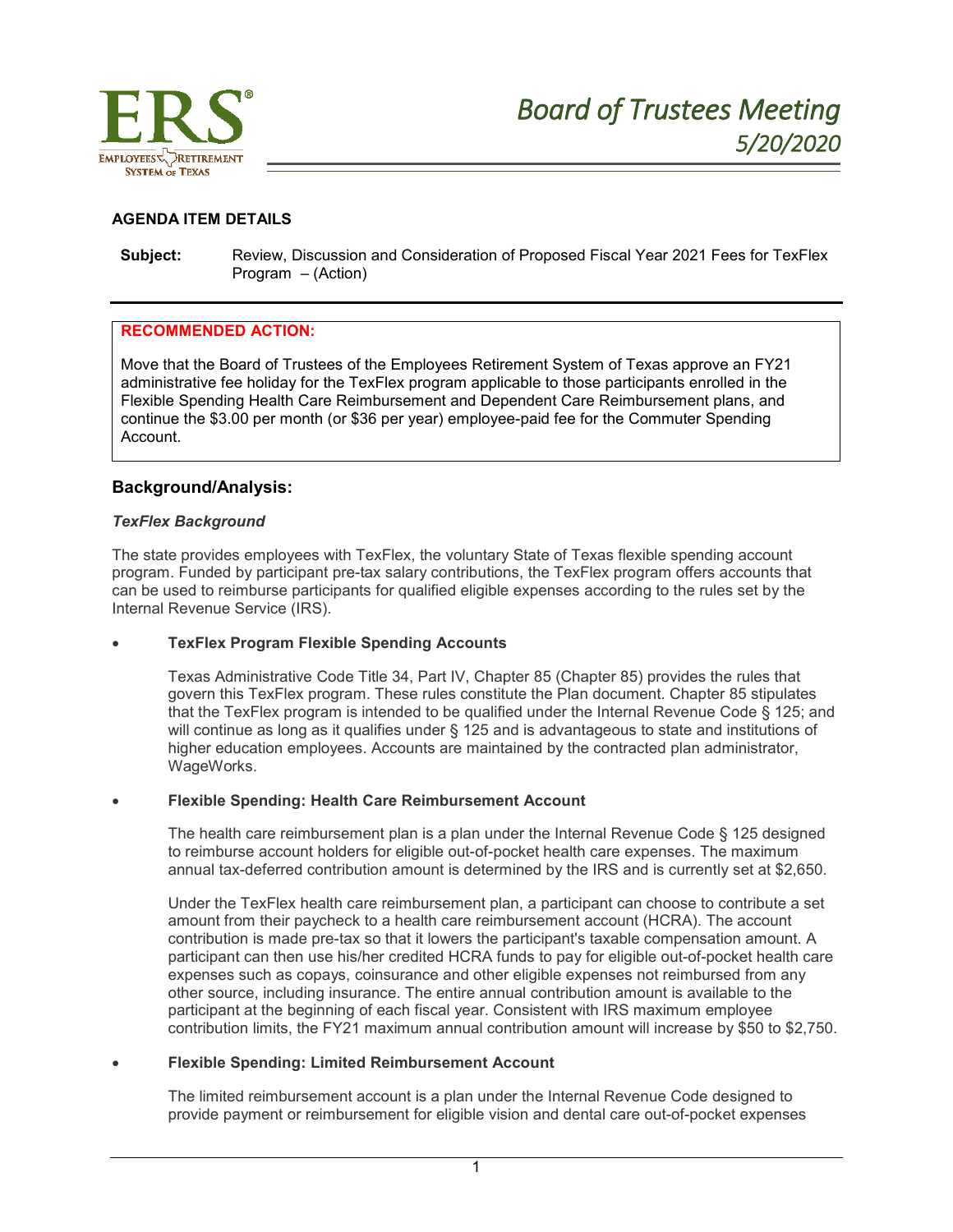only. This plan is available only to employees enrolled in the Consumer Directed HealthSelect<sup>sM</sup> plan. The maximum annual tax-deferred contribution amount is determined by the IRS and is currently set at \$2,700.

As with the HCRA, pre-taxed member contributions are credited to a participant-specific limited reimbursement account (LRA), which is maintained by the plan administrator. A participant is then able to use the credited amount from his/her specific LRA to fund only eligible vision and dental care out-of-pocket expenses such as copays, coinsurance and eligible expenses which are not reimbursed by any other source, including insurance. The entire annual contribution amount is available to the participant at the beginning of each fiscal year. Consistent with IRS maximum contribution limits, the FY21 maximum annual contribution will increase by \$50 to \$2,750.

## **Flexible Spending: Dependent Care Reimbursement**

The dependent care reimbursement plan is designed to provide payment or reimbursement for dependent day care expenses (not health care expenses). The maximum annual tax-deferred contribution amount is determined by the IRS and is currently set at \$5,000.

A participant can choose to contribute a set amount pre-tax from his/her paycheck to a dependent care reimbursement account (HCRA). The account contribution is pre-tax so that it lowers the participant's taxable compensation amount. A participant is then able to use the contributions from his/her specific DCRA as allowed by the IRS to pay day care expenses for qualifying adults or children under the age of 13, reimbursable as expenses are incurred and paid.

## **Enrollment and Contributions**

Participation in the TexFlex plan is voluntary. Enrollment occurs during the annual enrollment period and also throughout the year if an employee experiences a Qualifying Life Event (QLE). TexFlex, per federal law, is not available to retirees.

#### **TexFlex § 125 Flexible Spending Program Health Care Reimbursement and Dependent Care Reimbursement Plans Enrollment and Contribution Elections** *Fiscal Years Beginning 2019 and 2020*

|                                                              | <b>There I can't Degitionly Ly 10 and LyLy</b><br><b>Enrollment</b><br>(# ) |                                  |                                       | <b>Contribution Elections</b><br>\$)              |                                                   |                                 |
|--------------------------------------------------------------|-----------------------------------------------------------------------------|----------------------------------|---------------------------------------|---------------------------------------------------|---------------------------------------------------|---------------------------------|
| <b>Account Type</b>                                          | <b>FY19</b><br><b>Enrollment</b>                                            | <b>FY20</b><br><b>Enrollment</b> | Change in<br><b>Enrollment</b><br>(%) | <b>FY19</b><br><b>Contribution</b><br>Elections** | <b>FY20</b><br><b>Contribution</b><br>Elections** | Change in<br>Elections**<br>(%) |
| <b>Health Care</b><br><b>Reimbursement</b><br><b>Plan</b>    | 46,820                                                                      | 45,096                           | $-3.7%$                               | \$59,197,049                                      | \$57,860,382                                      | $-2.3%$                         |
| <b>Dependent Care</b><br><b>Reimbursement</b><br><b>Plan</b> | 3,631                                                                       | 3,544                            | $-2.4%$                               | \$13,768,603                                      | \$13,311,700                                      | $-3.3%$                         |
| <b>Participation in</b><br><b>Both Plans</b>                 | $-2,344$                                                                    | $-2,248$                         | $-4.1%$                               |                                                   |                                                   |                                 |
| <b>TOTAL*</b><br>(Participants)                              | 48,107                                                                      | 46,392                           | $-3.6%$                               | \$72,965,652                                      | \$71,172,082                                      | $-2.5%$                         |

\*Total enrollment is not equal to the sum of health care and dependent care enrollment because some members are *enrolled in both plans.*

\*\* Contribution Elections are pledges into the program and are reported commitments for the applicable fiscal year.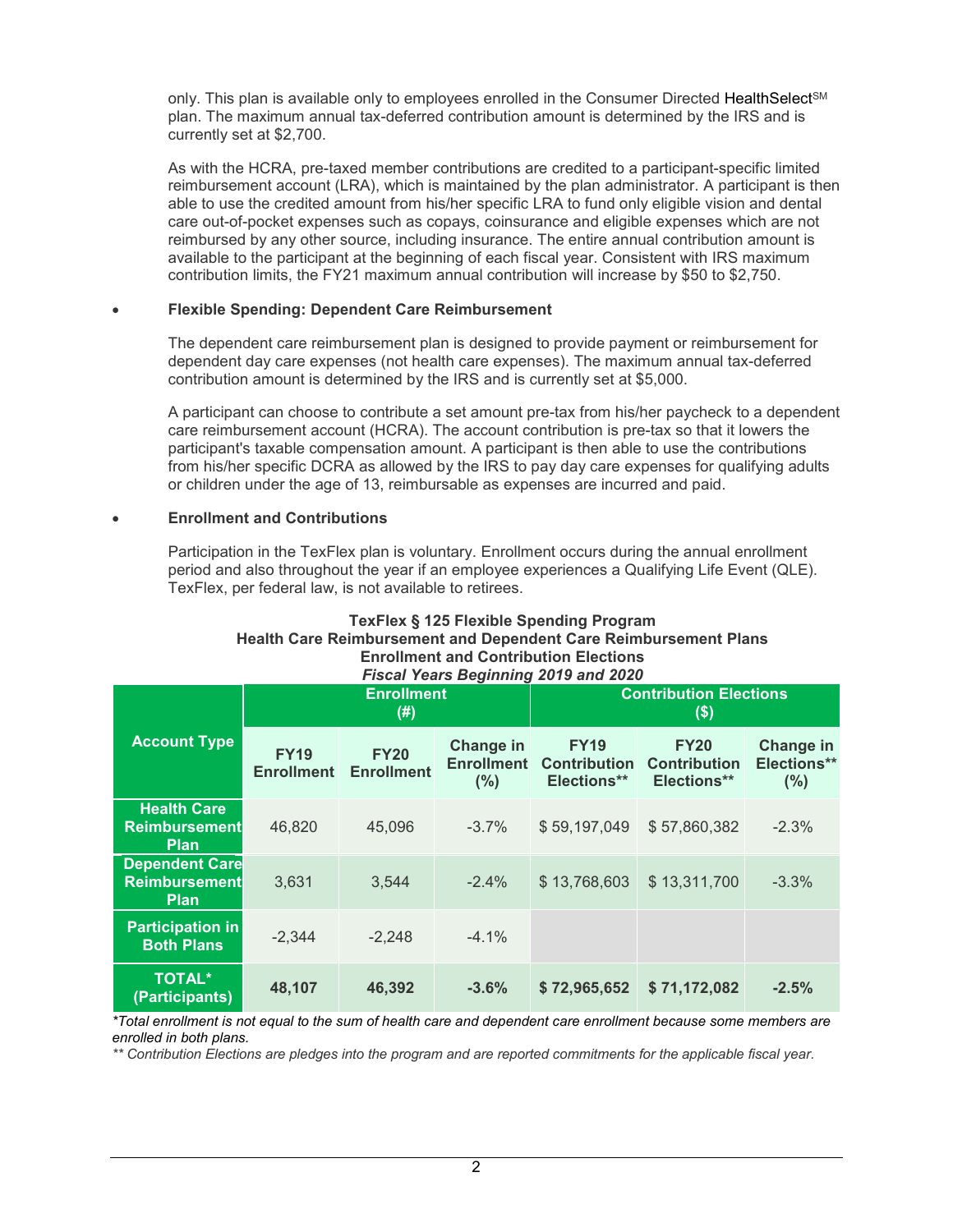# **Plan Forfeitures**

Any unused contributed funds exceeding the \$500 carry over limit (Health Care FSA only) or at the end of the Dependent Care Reimbursement grace period, are forfeited to the TexFlex Program. Forfeited funds are applied to plan administrative costs and are not available for use by the program participant. This forfeiture feature is commonly referred to as the "use it or lose it" rule.

Specific to the TexFlex Health Care account only, members can "carry over" up to \$500 in unused funds to the next plan year. To be eligible for the "carry over" balance, the member must be a TexFlex Health Care FSA or Limited Reimbursement participant on the last day of the previous plan year (August 31).

Total accumulated forfeitures are approximately \$17.5 million from plan inception date through Plan Year 2018. The forfeiture amount for Plan Year 2019 will be finalized in June 2020 due to the time needed to allow for residual claims exceptions following the conclusion of the run-out period. While the September 2014 change to allow a \$500 carryover specific to the Health Care Reimbursement plan reduced forfeitures, it has not eliminated them.

Forfeitures cannot be used to pay Commuter Spending Account administrative expenses, consistent with IRS regulations.

# **Tax Savings and Premium Conversion**

Pre-tax contributions (premium conversion) are an important part of the TexFlex program. Premium conversion is automatic for GBP members enrolled in a health insurance benefit plan available through the Texas Employees Group Benefits Plan. Any out-of-pocket coverage costs (other than life insurance) are paid by the employee on a pre-tax basis. Paying for these costs pre-tax reduces the employee's taxable salary and also reduces the employer's Federal Insurance Contributions Act (FICA) tax based on taxable salary. Life insurance contributions are paid on a post-tax basis so that any benefits paid will not be taxable to the beneficiary.

Premium conversion for health insurance saved the State of Texas an estimated \$39.0 million in FICA taxes in FY19. The other TexFlex programs saved the state an additional \$5.6 million in FICA taxes. The money that the program saves for the State goes into general revenue.

Premium conversion saved participants \$132.0 million in FY19.

## *Commuter Spending Account*

In Plan Year 2015, the state began offering a Qualified Transportation Fringe Benefit to eligible active employees who commute to work on mass transit and/or incur parking expenses. Enrollment into the program began on January 1, 2016 with a benefit start date of March 1, 2016. Unlike most other optional benefits, participants have the ability to enroll or dis-enroll on a monthly basis and are not required to wait until Summer Enrollment or a QLE. Like the other TexFlex programs, the State does not provide any funding for program operations. The monthly cost for participation in the program is \$3 per month or \$36 per year paid entirely by the participant.

Currently, 34 participants elected to participate in the parking benefit and 149 participants elected to participate in the transit benefit.

## **Administration Fee**

The CSA program has a \$3.00 monthly administrative fee that is deducted from the participant's CSA account balance.

Consistent with IRS requirements, forfeited account balances from the health care and dependent care flexible spending accounts cannot be used to pay the \$3.00 Commuter Spending Account monthly administrative fee.